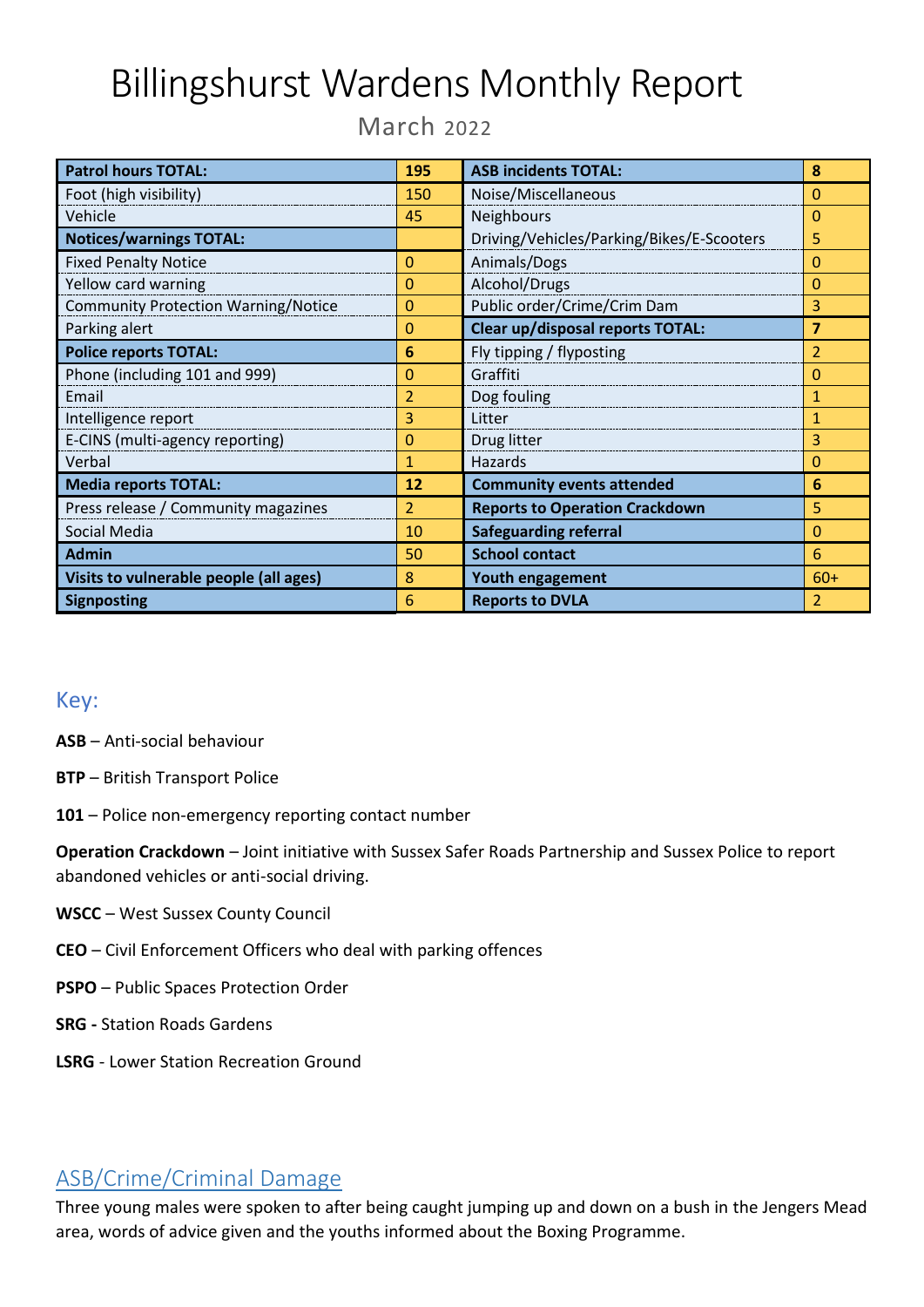A resident has been signposted to Action Fraud after reporting an attempted telephone fraud.

There was a report of two males riding a moped on the bridge over the by-pass which takes you to Jubilee Fields. We conducted an area search but there was no trace of the young males.

There was a report regarding the igniting of an aerosol can in the play park in Natts Lane. Police and the Fire Service attended the scene. Some young people were spoken to by the Fire Service, but most ran off. We will patrol the area when we are able and will liaise with the Fire Service to commence joint patrols.

There has been reports of small fires being set in Challen Street, Jubilee Fields, and Daux Wood. West Sussex Fire Service and police are investigating these issues. We will continue high visibility patrols to try to deter further issues and obtain any information from residents that they may have.

We have received a report of youths jumping over vehicles in the village in the early hours. A MOP was contacted and advice give reference reporting incidents. We will patrol the affected area and liaise with local PCSO ref this.

#### Parking/Vehicles/Bikes/E-Scooters

5 vehicles have been reported to operation crackdown for parking illegally or causing an obstruction in the village.

A vehicle was seen and was stopped/broken down just outside the village. Driver spoken to and checked on. Was advised by the driver that recovery was on the way, driver then thanked us for stopping.

Vehicle seen left on verge in the High Street reported as abandoned to operation crackdown.

2 vehicles reported to DVLA for not being taxed.

## Fly Tipping/Littering/Graffiti

Fly tipping in Wooddale Lane has been reported to WSCC.

Fly tipping in New Road has been reported to WSCC.

We conducted 3 x litter picks along High Street, Station Road, SRG, Lower Station Road and Lower Station Road Recreation Ground.

We conducted a litter pick in Jubilee Fields.

We conducted a littler pick in Coombe Hill, Manor Fields, Cherry Tree Park, Arun Road, Rowan Drive, Mill Road.

#### Community Engagement/Events/Meetings

Regular tweets and Facebook posts to engage and update the community, this appears to be working well and people are now recognising us from the posts we put up.

We hold regular drop in sessions in and around the village.

We visit both schools on a regular basis both patrolling outside with staff and inside to engage with young people.

We have attended a WI meeting to have a chat with the members and took questions about our role and what we can and what we can't do. Our leaflets were left for them to take home.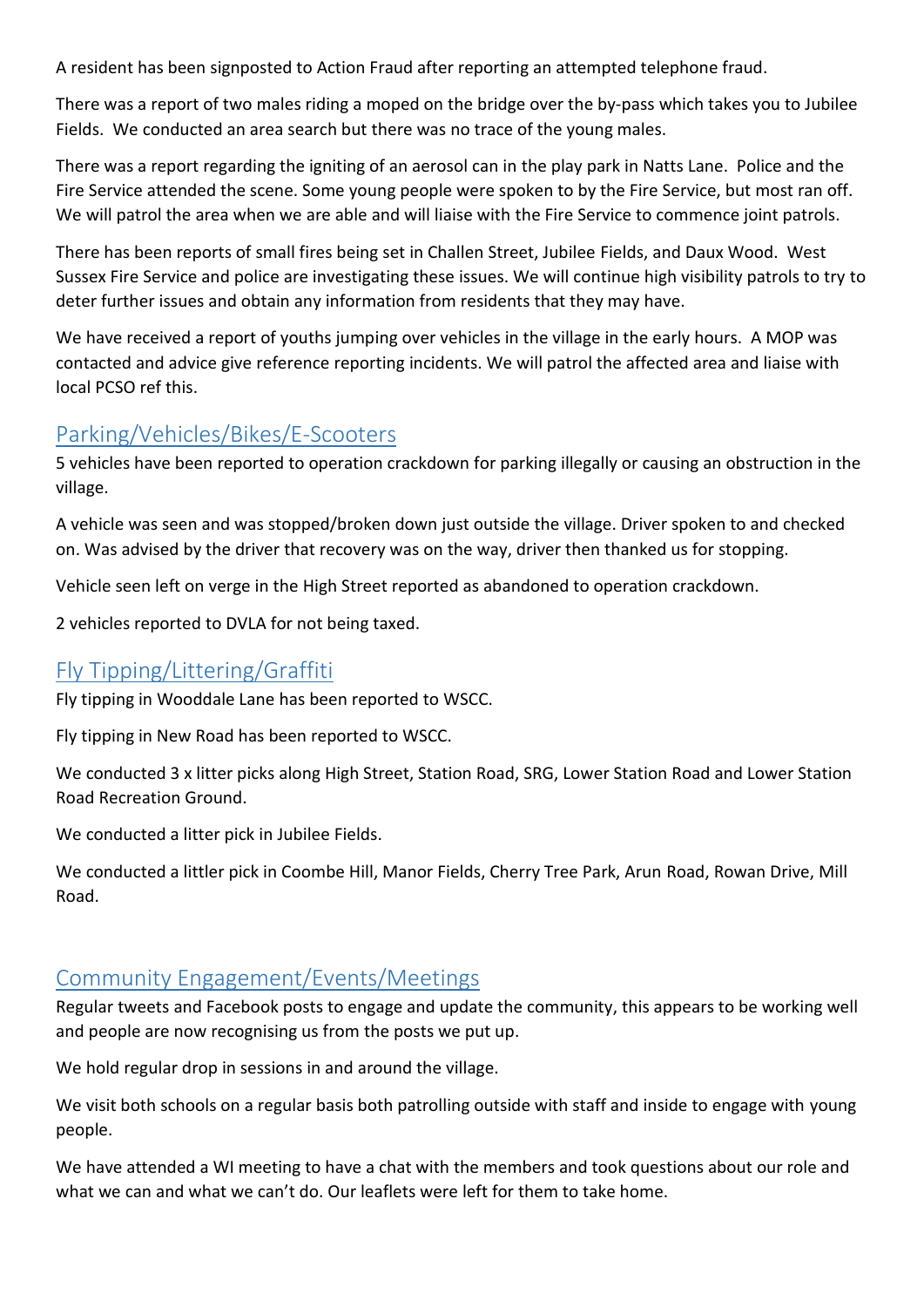We have attended a Monday morning coffee morning and had coffee and a chat with the members of the group.

We had a meeting with two staff members from the Sussex Clubs for Young People. The Depot is starting to see more young people coming along which is brilliant.

The Boxing Programme is flourishing; the young people are thoroughly enjoying the Programme and we hope to continue this for another 20 weeks if we can get the funding put in place.

We were invited to The Billingshurst Community Partnership Meeting. It was interesting to hear what they do for the community and to also meet the members of the Partnership.

We had a very productive meeting with West Sussex Fire Service and it is hoped we will have joint patrols regarding visits to vulnerable and older residents to check care lines and fire alarms. Plus, they would like to visit groups to discuss fire safety and give advice and support to those that need it. We are also hoping to arrange for the Fire Service to come into the school for lunchtime patrols with us and give talks to the students regarding safety around fires etc

We had a lovely morning at St Marys Church on Saturday 26<sup>th.</sup> There was making a swift from paper in the church, outside there was the planting of sunflower seeds and wildflower seeds into pots for the children to take home and grow in their gardens. Inside St Marys Rooms there was tea/coffee and best of cakes plus a talk by a guest speaker.

The Fire Station held a Charity Car Wash also on the 26<sup>th</sup> of March and we went round to see how it was going. The fire crews were very busy cleaning the never-ending que of cars. It was donation only and it looks like they made a lot of money for the Fire Service Benevolent Fund.

We attended a meeting that The Men's Shed were having and we are hoping to work with them more closely in the future.

## Patrols

We carry out patrols (foot/visible and car)

We carry out Parish wide patrols and fly tipping checks in known hot spots.

We continue to regularly patrol the green spaces around the village to act as a deterrent and give a visible presence.

We conduct weekly patrols of the High Street to visit shops and check the area.

Regular patrol of Jubilee Fields/ Manor Fields/Cleveland Gardens/Station Road areas.

Regular patrols of Penfold Grange and Ingfield Manor.

Regular patrols of the Daux Road area and fields at rear of the industrial estate.

Regular patrol of local farms for reassurance.

Weekly patrol outside schools with CEOs and school staff.

#### Elderly and Youth

We meet with the School Council on a regular basis, where young people discuss issues of the day or anything else they want to talk about. This brings about a lot of interesting discussions which all students on the Council engage with and enjoy.